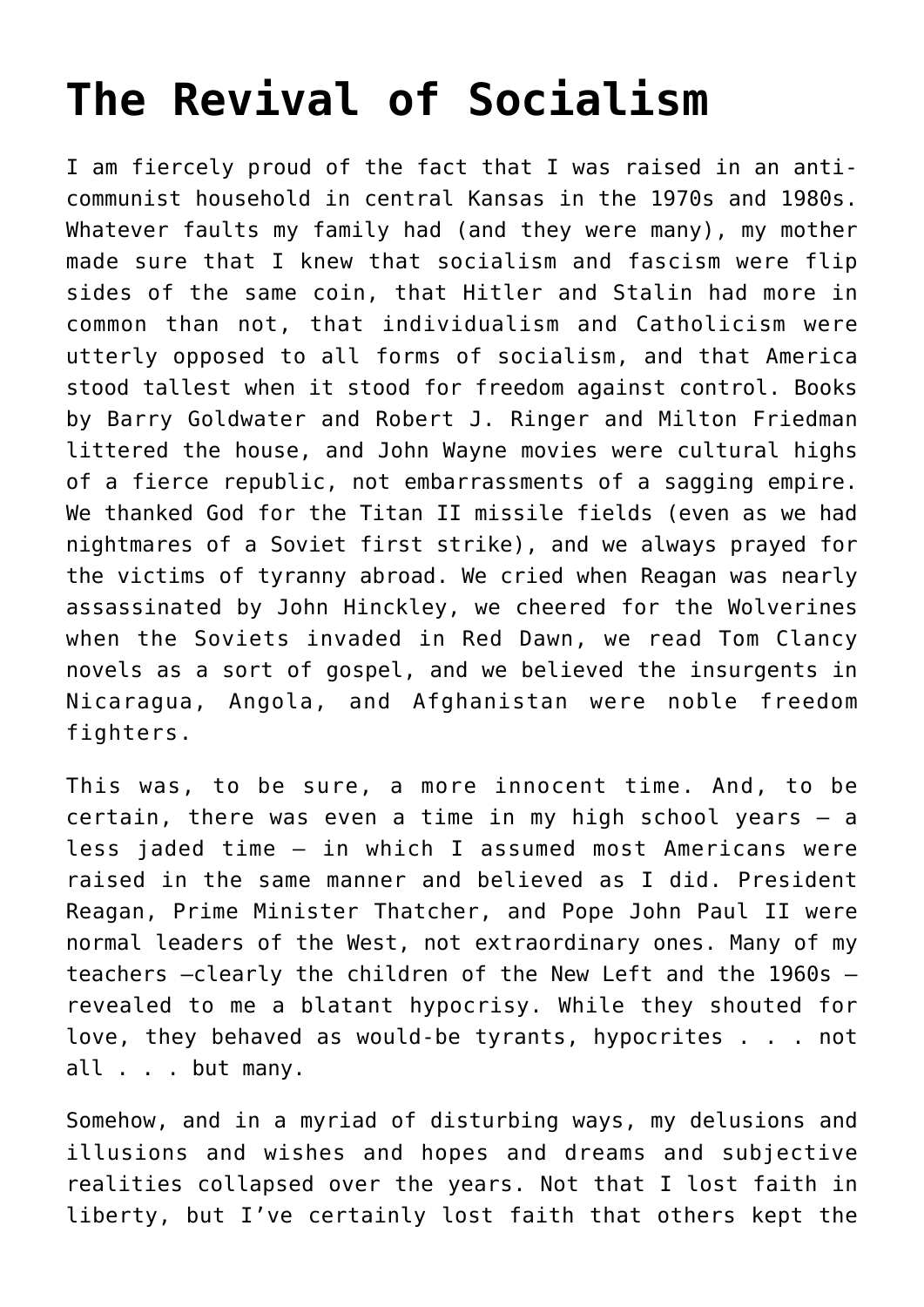faith, if they ever actually had it.

The evidence is more than clear. Communism, socialism, and progressivism have each made huge comebacks, re-entering political discourse blatantly and, just as importantly, very quietly, over the past decades. Even the very words "socialism," "communism," and, especially, "progressivism," have reacquired respect and a semblance of dignity in many circles of public thought and discourse.

For those of us who spent our lives witnessing the horrors of each – in the Soviet gulags, the holocaust camps, and the Cambodian killing fields – and celebrating the demise of each in Eastern Europe and Russia between 1989 and 1991, we can only scratch our heads in wonder and search our souls in guilt. After all, we have and had very clearly failed to convince the world that such terms and such ideas should be remembered as a means of what never to do.

Indeed, a large percentage of young people, especially, have come to think, wrongly, of socialism as humane, of socialism as distinct from fascism (and National Socialism), and of capitalism as purely exploitative. When reminded that all forms of socialism have historically led to the mass grave, its new exponents claim, somewhat stereotypically, that "real socialism has never been tried."

Again, I (and others like me) must ask. What happened? We won in 1989, didn't we? The commies lost, and their fellow travelers and allies went with them. Ideas, it seems, have strange and varied lives, often counter to fact and reality as well as counter to dream and desire.

In his magisterial and pathbreaking 1953 book, *The Quest for Community*, sociologist, historian of ideas, and man of letters Robert A. Nisbet considered what drew so many people to the evils of totalitarianism, despite the evidence so clearly demonstrating its necessary bloodlust and its attendant evils.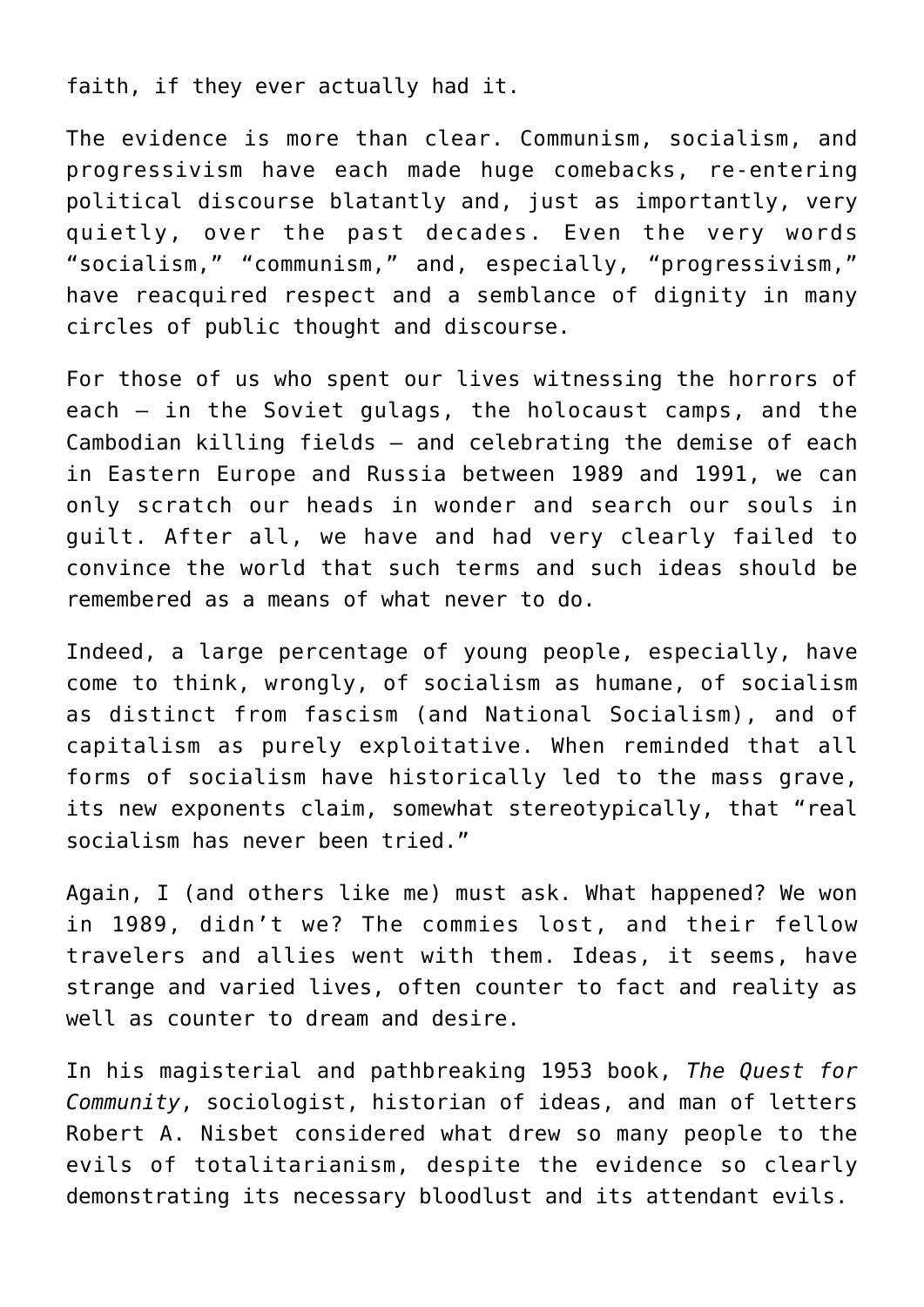The modern nation-state, Nisbet argued, whether totalitarian or democratic, is a new thing under the sun. It resembles the church of old more than the state of old. As such, he claimed, "State and politics have become suffused by qualities formerly inherent only in the family or the church." The Communist party, especially, Nisbet believed, had become a sort of religious cult "that most successfully exploits the craving for moral certainty and communal membership." In reality, though it takes the name party, the Communist party represented something distinctly malicious and perverted. After all, he wrote, "it becomes a moral community of almost religious intensity, a deeply evocative symbol of collective, redemptive purpose, a passion that implicates every element of belief and behavior in the individual's existence."

Further, though, Nisbet pulled no punches. Why does one become a socialist? However morally despicable, just reasons exist. Here is Nisbet, worth quoting at length.

*Marxism as a mass movement is no different. If we wish to understand the appeal of Marxism we should do well to pay less attention to its purely intellectual qualities than to the social and moral values that inhere in it. To a large number of human beings Marxism offers status, belonging, membership, and a coherent moral perspective. Of what matter and relevance are the empirical and logical refutations made by a host of critics as against the spiritual properties that Marx offers to millions. Have not all the world's great religious leaders pointed to a truth that is bigger than, and elusive of, all purely rational processes of thought?*

To be certain, we all want to belong to something. Clearly, our modern adherents of socialism believe they have been, correctly or not, left behind.

The evidence is strong that the typical convert to Communism is a person for whom the processes of ordinary existence are